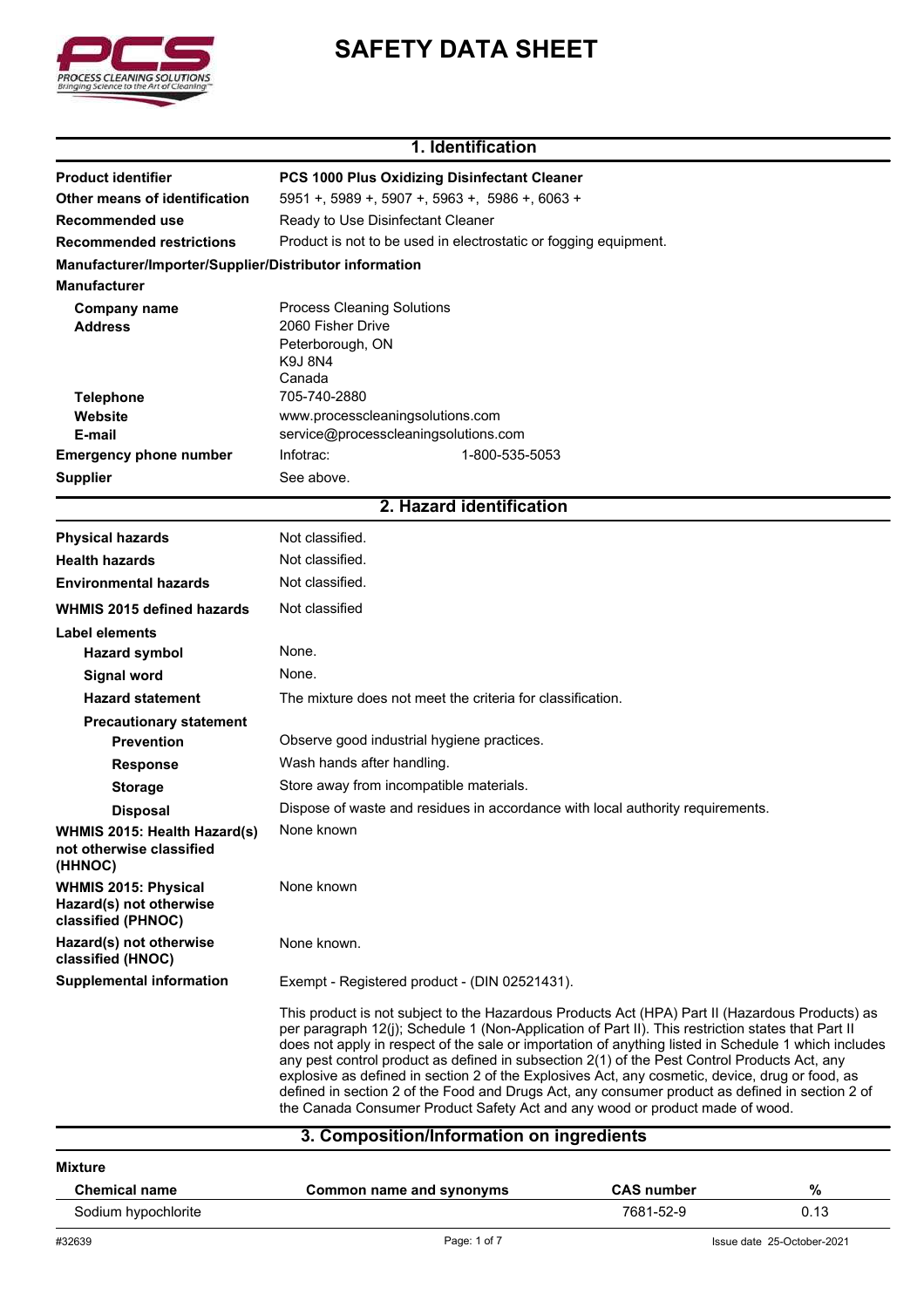| <b>Chemical name</b>                                                         | <b>Common name and synonyms</b>                                                                                                                                                                                                                                                             | <b>CAS number</b> | %    |
|------------------------------------------------------------------------------|---------------------------------------------------------------------------------------------------------------------------------------------------------------------------------------------------------------------------------------------------------------------------------------------|-------------------|------|
| Hypochlorous acid                                                            |                                                                                                                                                                                                                                                                                             | 7790-92-3         | 0.01 |
| <b>Composition comments</b>                                                  | All concentrations are in percent by weight unless ingredient is a gas. Gas concentrations are in percent by volume.<br>Active ingredient(s) are listed above.                                                                                                                              |                   |      |
|                                                                              | 4. First-aid measures                                                                                                                                                                                                                                                                       |                   |      |
|                                                                              |                                                                                                                                                                                                                                                                                             |                   |      |
| <b>Inhalation</b>                                                            | IF INHALED: Move person to fresh air. If person is not breathing, call 911 or an ambulance, then<br>give artificial respiration, preferably mouth-to-mouth if possible. Call a poison control center or<br>doctor for further treatment advice.                                             |                   |      |
| <b>Skin contact</b>                                                          | IF ON SKIN OR CLOTHING: Take off contaminated clothing. Rinse skin immediately with plenty of<br>water for 15-20 minutes. Call a poison control centre or doctor for treatment advice.                                                                                                      |                   |      |
| Eye contact                                                                  | IF IN EYES: Hold eye open and rinse slowly and gently with water for 15-20 minutes. Remove<br>contact lenses if present, after the first 5 minutes, then, continue rinsing eye. Call a poison control<br>center or doctor for treatment advice.                                             |                   |      |
| Ingestion                                                                    | IF SWALLOWED: Call a poison control center or doctor immediately for treatment advice. Have<br>person sip a glass of water if able to swallow. DO NOT induce vomiting unless told to do so by a<br>poison control center or doctor. Do not give anything by mouth to an unconscious person. |                   |      |
| <b>Most important</b><br>symptoms/effects, acute and<br>delayed              | Minimal effects to eyes - clearing in less than 24 hours according to test data, OPPTS 870.2400<br>(1998)                                                                                                                                                                                   |                   |      |
| Indication of immediate<br>medical attention and special<br>treatment needed | Treat patient symptomatically.                                                                                                                                                                                                                                                              |                   |      |
| <b>General information</b>                                                   | If you feel unwell, seek medical advice (show the label where possible). Show this safety data<br>sheet to the doctor in attendance. Avoid contact with eyes and skin. Keep out of reach of children.                                                                                       |                   |      |
| 5. Fire-fighting measures                                                    |                                                                                                                                                                                                                                                                                             |                   |      |
| Suitable extinguishing media                                                 | Treat for surrounding material.                                                                                                                                                                                                                                                             |                   |      |
| Unsuitable extinguishing<br>media                                            | Do not use water jet as an extinguisher, as this will spread the fire.                                                                                                                                                                                                                      |                   |      |
| Specific hazards arising from<br>the chemical                                | During fire, gases hazardous to health may be formed.                                                                                                                                                                                                                                       |                   |      |
| Special protective equipment<br>and precautions for firefighters             | Self-contained breathing apparatus and full protective clothing must be worn in case of fire.                                                                                                                                                                                               |                   |      |
| <b>Fire-fighting</b><br>equipment/instructions                               | Move containers from fire area if you can do so without risk.                                                                                                                                                                                                                               |                   |      |
| <b>Specific methods</b>                                                      | Use standard firefighting procedures and consider the hazards of other involved materials.                                                                                                                                                                                                  |                   |      |
| <b>General fire hazards</b>                                                  | No unusual fire or explosion hazards noted.                                                                                                                                                                                                                                                 |                   |      |
| <b>Hazardous combustion</b><br>products                                      | May include and are not limited to: Oxides of carbon.                                                                                                                                                                                                                                       |                   |      |
|                                                                              | 6. Accidental release measures                                                                                                                                                                                                                                                              |                   |      |
| Personal precautions,<br>protective equipment and<br>emergency procedures    | Keep unnecessary personnel away. For personal protection, see section 8 of the SDS.                                                                                                                                                                                                         |                   |      |
| <b>Methods and materials for</b><br>containment and cleaning up              | Large Spills: Stop the flow of material, if this is without risk. Dike the spilled material, where this is<br>possible. Absorb in vermiculite, dry sand or earth and place into containers. Following product<br>recovery, flush area with water.                                           |                   |      |
|                                                                              | Small Spills: Wipe with absorbent material and discard. Clean surface thoroughly to remove<br>residual contamination.                                                                                                                                                                       |                   |      |
|                                                                              | Never return spills to original containers for re-use. For waste disposal, see section 13 of the SDS.                                                                                                                                                                                       |                   |      |
| <b>Environmental precautions</b>                                             | Avoid discharge into drains, water courses or onto the ground. Do not discharge into lakes,<br>streams, ponds or public waters.                                                                                                                                                             |                   |      |
|                                                                              | 7. Handling and storage                                                                                                                                                                                                                                                                     |                   |      |
| <b>Precautions for safe handling</b>                                         | Avoid contact with eyes, skin and clothing. Wash thoroughly after handling. Observe good<br>industrial hygiene practices. When using do not eat or drink. Keep out of reach of children.                                                                                                    |                   |      |
| Conditions for safe storage,<br>including any incompatibilities              | Store in tightly closed container. Store away from incompatible materials (see Section 10 of the<br>SDS). Store this product in a cool, dry area away from direct sunlight and heat. Degrades with age<br>and exposure to sunlight and heat. Keep out of reach of children.                 |                   |      |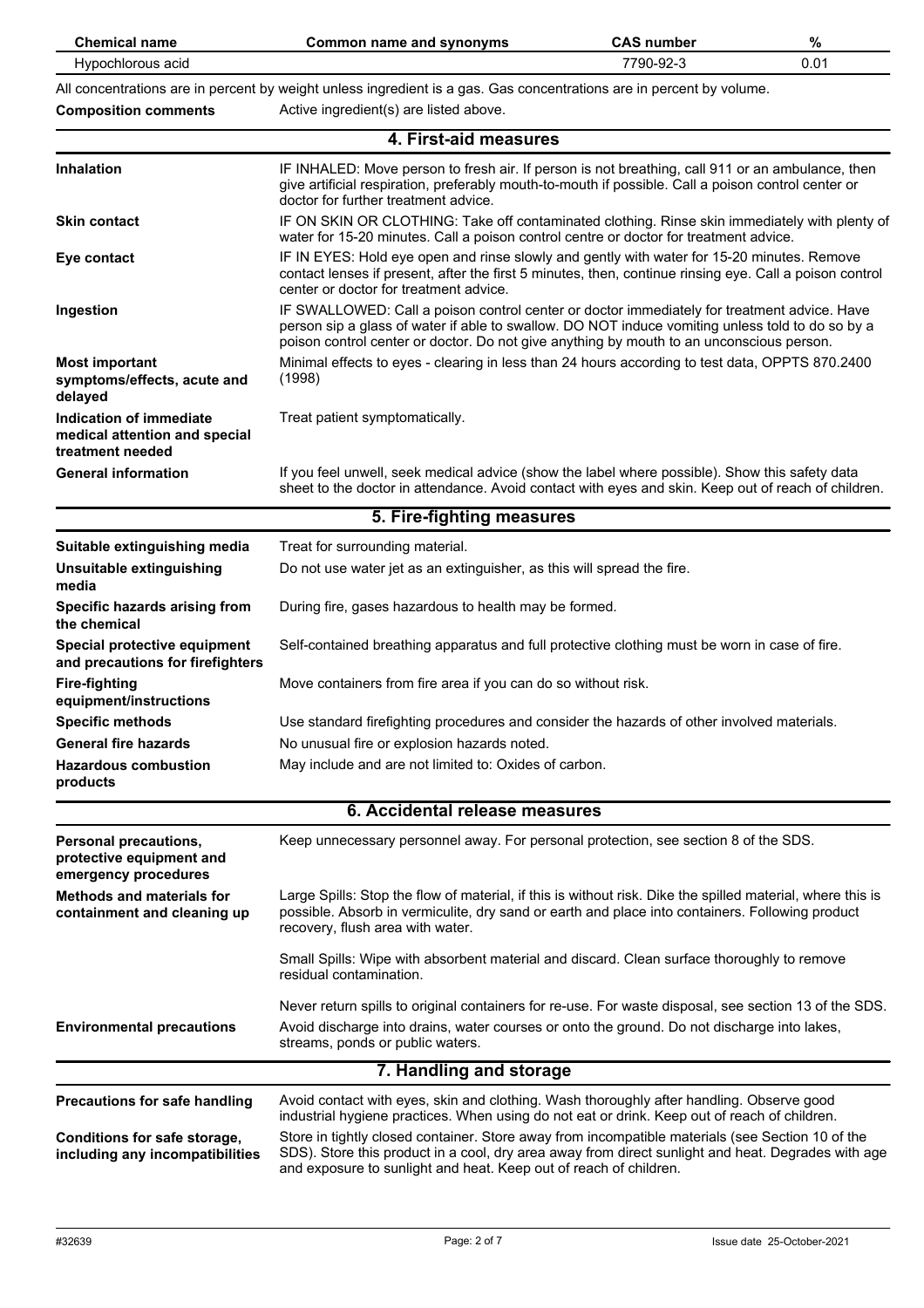## **8. Exposure controls/Personal protection**

| <b>Occupational exposure limits</b>                      |                                                                                                                                                                                                                                                                                                                                                                                                        |                  |  |
|----------------------------------------------------------|--------------------------------------------------------------------------------------------------------------------------------------------------------------------------------------------------------------------------------------------------------------------------------------------------------------------------------------------------------------------------------------------------------|------------------|--|
| US. Workplace Environmental Exposure Level (WEEL) Guides |                                                                                                                                                                                                                                                                                                                                                                                                        |                  |  |
| <b>Components</b>                                        | Type                                                                                                                                                                                                                                                                                                                                                                                                   | Value            |  |
| Sodium hypochlorite (CAS<br>7681-52-9)                   | <b>STEL</b>                                                                                                                                                                                                                                                                                                                                                                                            | $2 \text{ mg/m}$ |  |
| <b>Biological limit values</b>                           | No biological exposure limits noted for the ingredient(s).                                                                                                                                                                                                                                                                                                                                             |                  |  |
| Appropriate engineering<br>controls                      | Good general ventilation (typically 10 air changes per hour) should be used. Ventilation rates<br>should be matched to conditions. If applicable, use process enclosures, local exhaust ventilation,<br>or other engineering controls to maintain airborne levels below recommended exposure limits. If<br>exposure limits have not been established, maintain airborne levels to an acceptable level. |                  |  |
|                                                          | Individual protection measures, such as personal protective equipment                                                                                                                                                                                                                                                                                                                                  |                  |  |
| Eye/face protection                                      | Wear safety glasses with side shields (or goggles).                                                                                                                                                                                                                                                                                                                                                    |                  |  |
| <b>Skin protection</b>                                   |                                                                                                                                                                                                                                                                                                                                                                                                        |                  |  |
| <b>Hand protection</b>                                   | Impervious gloves. Confirm with reputable supplier first.                                                                                                                                                                                                                                                                                                                                              |                  |  |
| Other                                                    | Wear suitable protective clothing. As required by employer code.                                                                                                                                                                                                                                                                                                                                       |                  |  |
| <b>Respiratory protection</b>                            | Where exposure guideline levels may be exceeded, use an approved NIOSH respirator.<br>Respirator should be selected by and used under the direction of a trained health and safety<br>professional following requirements found in OSHA's respirator standard (29 CFR 1910.134),<br>CAN/CSA-Z94.4 and ANSI's standard for respiratory protection (Z88.2).                                              |                  |  |
| <b>Thermal hazards</b>                                   | Not applicable.                                                                                                                                                                                                                                                                                                                                                                                        |                  |  |
| <b>General hygiene</b><br>considerations                 | Always observe good personal hygiene measures, such as washing after handling the material<br>and before eating, drinking, and/or smoking. Routinely wash work clothing and protective<br>equipment to remove contaminants. When using do not eat or drink.                                                                                                                                            |                  |  |

| 9. Physical and chemical properties               |                  |  |  |
|---------------------------------------------------|------------------|--|--|
| Appearance                                        | Clear            |  |  |
| <b>Physical state</b>                             | Liquid.          |  |  |
| <b>Form</b>                                       | Liquid.          |  |  |
| Color                                             | Straw            |  |  |
| Odor                                              | <b>Bleach</b>    |  |  |
| <b>Odor threshold</b>                             | Not available.   |  |  |
| pH                                                | $8.5 - 9.5$      |  |  |
| Melting point/freezing point                      | Not available.   |  |  |
| Initial boiling point and boiling<br>range        | Not available.   |  |  |
| Pour point                                        | Not available.   |  |  |
| <b>Specific gravity</b>                           | Not available.   |  |  |
| <b>Partition coefficient</b><br>(n-octanol/water) | Not available.   |  |  |
| <b>Flash point</b>                                | None to boiling  |  |  |
| <b>Evaporation rate</b>                           | Similar to water |  |  |
| Flammability (solid, gas)                         | Not applicable.  |  |  |
| Upper/lower flammability or explosive limits      |                  |  |  |
| <b>Flammability limit - lower</b><br>(%)          | Not available.   |  |  |
| <b>Flammability limit - upper</b><br>(%)          | Not available.   |  |  |
| Explosive limit - lower (%)                       | Not available.   |  |  |
| Explosive limit - upper (%)                       | Not available.   |  |  |
| Vapor pressure                                    | Not available.   |  |  |
| <b>Vapor density</b>                              | Not available.   |  |  |
| <b>Relative density</b>                           | ~1               |  |  |
| Solubility(ies)                                   | Not available.   |  |  |
| <b>Auto-ignition temperature</b>                  | Not available.   |  |  |
| <b>Decomposition temperature</b>                  | Not available.   |  |  |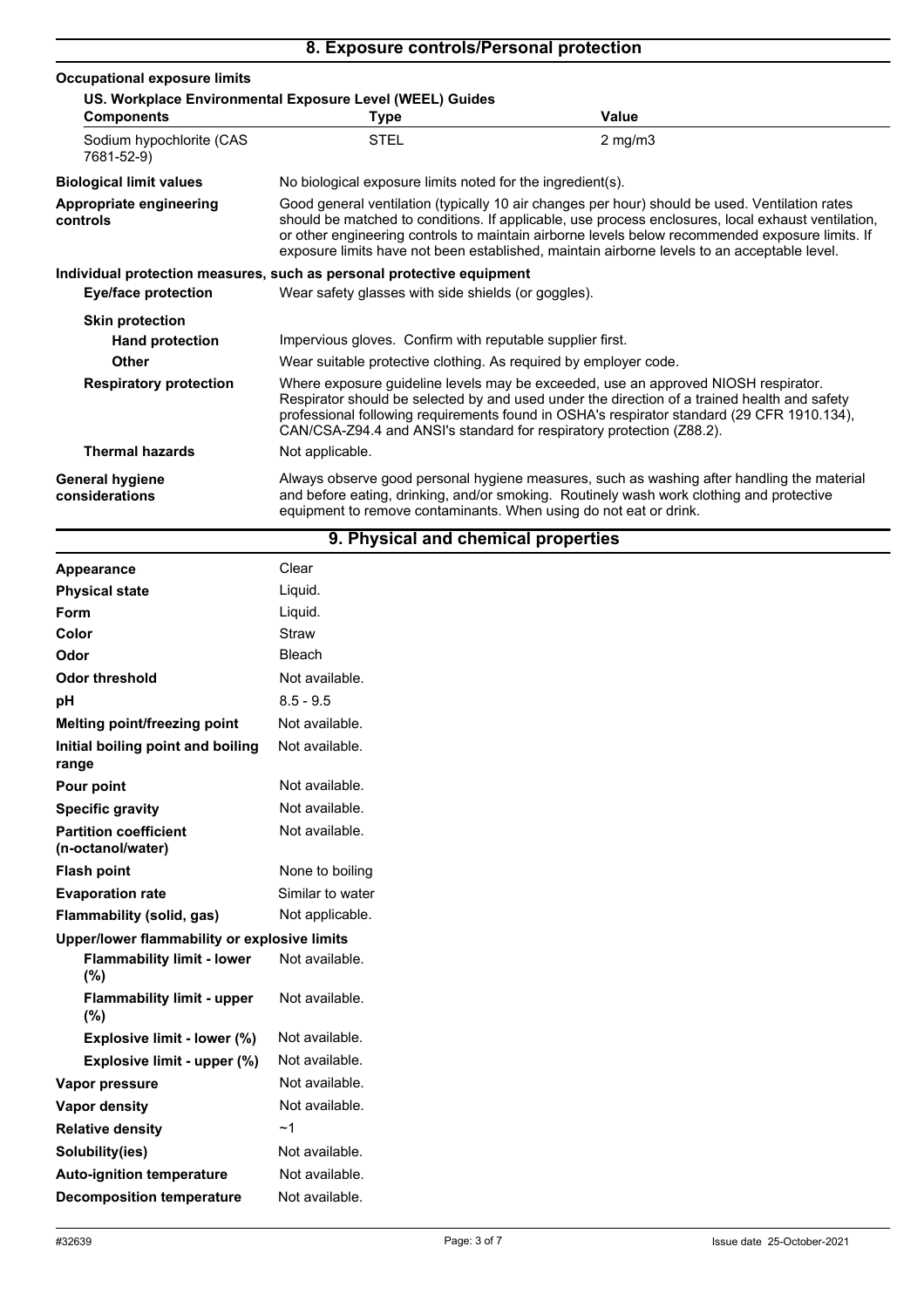| <b>Viscosity</b>                                                                   | Not available.                                                                                            |                                                                                                                                                                                                |  |
|------------------------------------------------------------------------------------|-----------------------------------------------------------------------------------------------------------|------------------------------------------------------------------------------------------------------------------------------------------------------------------------------------------------|--|
| <b>Other information</b>                                                           |                                                                                                           |                                                                                                                                                                                                |  |
| <b>Explosive properties</b>                                                        | Not explosive.                                                                                            |                                                                                                                                                                                                |  |
| <b>Oxidizing properties</b>                                                        | Not oxidizing.                                                                                            |                                                                                                                                                                                                |  |
|                                                                                    |                                                                                                           | 10. Stability and reactivity                                                                                                                                                                   |  |
| <b>Reactivity</b>                                                                  |                                                                                                           | This product may react with strong oxidizing agents. Reacts vigorously with acids.                                                                                                             |  |
| <b>Possibility of hazardous</b><br>reactions                                       |                                                                                                           | No dangerous reaction known under conditions of normal use.                                                                                                                                    |  |
| <b>Chemical stability</b>                                                          | Material is stable under normal conditions.                                                               |                                                                                                                                                                                                |  |
| <b>Conditions to avoid</b>                                                         | bowl cleaners, etc.                                                                                       | Do not mix with other chemicals. Keep away from heat, hot surfaces, sparks, open flames and<br>other ignition sources. Do not use with ammonia or acids such as vinegar, rust removers, toilet |  |
| Incompatible materials                                                             | Strong oxidizing agents. Acids.                                                                           |                                                                                                                                                                                                |  |
| <b>Hazardous decomposition</b><br>products                                         | May include and are not limited to: Oxides of carbon.                                                     |                                                                                                                                                                                                |  |
|                                                                                    |                                                                                                           | 11. Toxicological information                                                                                                                                                                  |  |
| <b>Routes of exposure</b>                                                          | Eye, Skin contact, Inhalation, Ingestion.                                                                 |                                                                                                                                                                                                |  |
| Information on likely routes of exposure                                           |                                                                                                           |                                                                                                                                                                                                |  |
| Ingestion                                                                          | May cause stomach distress, nausea or vomiting.                                                           |                                                                                                                                                                                                |  |
| <b>Inhalation</b>                                                                  | No adverse effects due to inhalation are expected.                                                        |                                                                                                                                                                                                |  |
| <b>Skin contact</b>                                                                | No adverse effects due to skin contact are expected.                                                      |                                                                                                                                                                                                |  |
| Eye contact                                                                        |                                                                                                           | Minimal effects to eyes - clearing in less than 24 hours according to test data, OPPTS 870.2400                                                                                                |  |
|                                                                                    | (1998)                                                                                                    |                                                                                                                                                                                                |  |
| Symptoms related to the<br>physical, chemical and<br>toxicological characteristics | Minimal effects to eyes - clearing in less than 24 hours according to test data, OPPTS 870.2400<br>(1998) |                                                                                                                                                                                                |  |
| Information on toxicological effects                                               |                                                                                                           |                                                                                                                                                                                                |  |
| <b>Acute toxicity</b>                                                              |                                                                                                           |                                                                                                                                                                                                |  |
| <b>Components</b>                                                                  | <b>Species</b>                                                                                            | <b>Test Results</b>                                                                                                                                                                            |  |
| Hypochlorous acid (CAS 7790-92-3)                                                  |                                                                                                           |                                                                                                                                                                                                |  |
| Acute                                                                              |                                                                                                           |                                                                                                                                                                                                |  |
| Dermal                                                                             |                                                                                                           |                                                                                                                                                                                                |  |
| LD <sub>50</sub>                                                                   | Not available                                                                                             |                                                                                                                                                                                                |  |
| Inhalation                                                                         |                                                                                                           |                                                                                                                                                                                                |  |
| <b>LC50</b>                                                                        | Not available                                                                                             |                                                                                                                                                                                                |  |
| Oral                                                                               |                                                                                                           |                                                                                                                                                                                                |  |
| LD50                                                                               | Not available                                                                                             |                                                                                                                                                                                                |  |
| Sodium hypochlorite (CAS 7681-52-9)                                                |                                                                                                           |                                                                                                                                                                                                |  |
| <b>Acute</b>                                                                       |                                                                                                           |                                                                                                                                                                                                |  |
| Dermal                                                                             | Rabbit                                                                                                    |                                                                                                                                                                                                |  |
| LD50                                                                               |                                                                                                           | > 20000 mg/kg, ECHA                                                                                                                                                                            |  |
| Inhalation<br><b>LC50</b>                                                          | Rat                                                                                                       | > 10.5 mg/L, 1 Hours, ECHA                                                                                                                                                                     |  |
| Oral                                                                               |                                                                                                           |                                                                                                                                                                                                |  |
| LD50                                                                               | Rat                                                                                                       | 8910 mg/kg, ECHA                                                                                                                                                                               |  |
| <b>Skin corrosion/irritation</b>                                                   | Prolonged skin contact may cause temporary irritation.                                                    |                                                                                                                                                                                                |  |
| <b>Exposure minutes</b>                                                            | Not available.                                                                                            |                                                                                                                                                                                                |  |
| Erythema value                                                                     | Not available.                                                                                            |                                                                                                                                                                                                |  |
| Oedema value                                                                       | Not available.                                                                                            |                                                                                                                                                                                                |  |
| Serious eye damage/eye<br><i>irritation</i>                                        | (1998)                                                                                                    | Minimal effects to eyes - clearing in less than 24 hours according to test data, OPPTS 870.2400                                                                                                |  |
| <b>Corneal opacity value</b>                                                       | Not available.                                                                                            |                                                                                                                                                                                                |  |
| Iris lesion value                                                                  | Not available.                                                                                            |                                                                                                                                                                                                |  |
| <b>Conjunctival reddening</b><br>value                                             | Not available.                                                                                            |                                                                                                                                                                                                |  |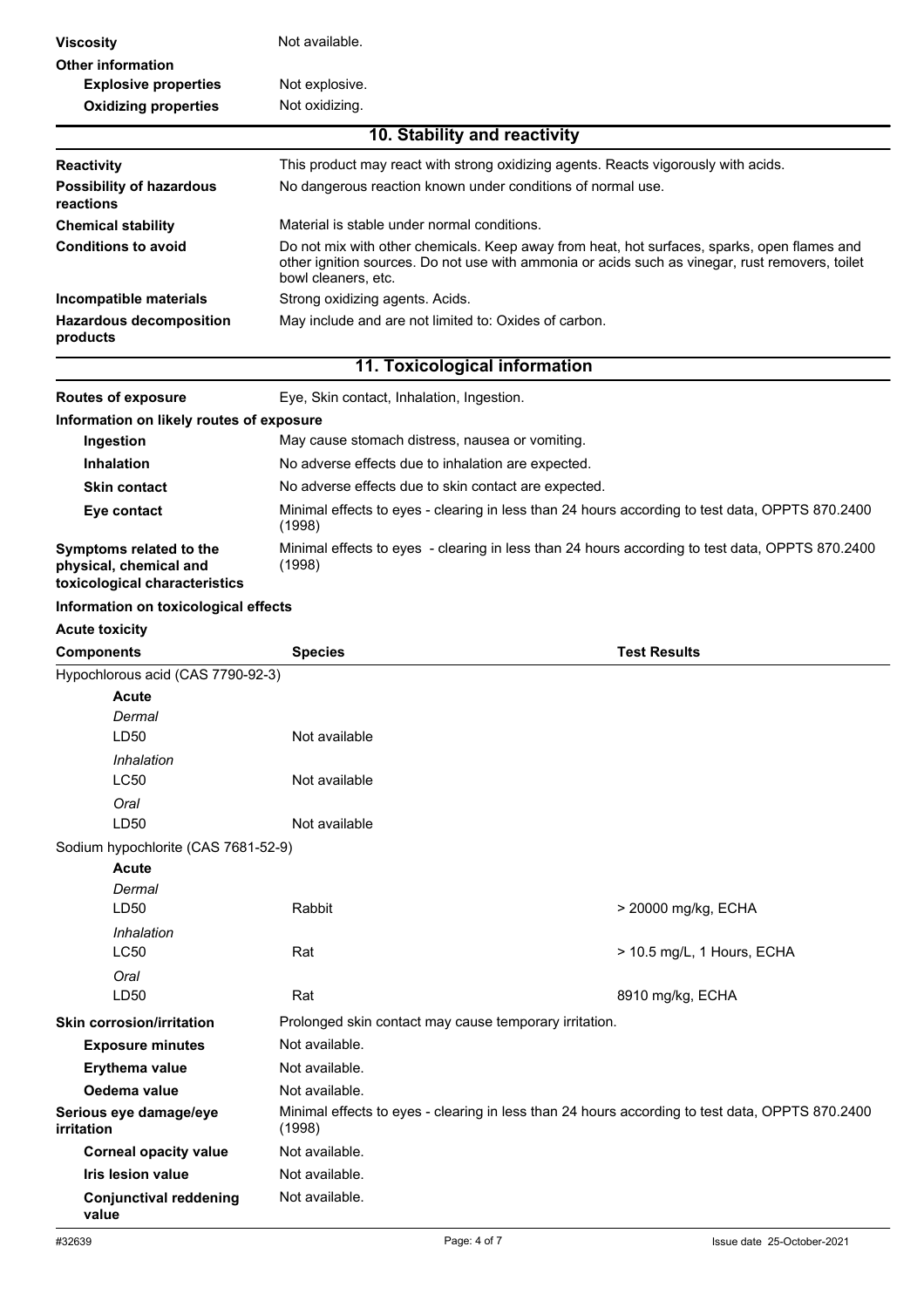| Conjunctival oedema value                                                                                            |                    | Not available.                                                                                                                                                                                                                                                                           |                                                                                                                                                                                              |  |
|----------------------------------------------------------------------------------------------------------------------|--------------------|------------------------------------------------------------------------------------------------------------------------------------------------------------------------------------------------------------------------------------------------------------------------------------------|----------------------------------------------------------------------------------------------------------------------------------------------------------------------------------------------|--|
|                                                                                                                      |                    |                                                                                                                                                                                                                                                                                          |                                                                                                                                                                                              |  |
| <b>Recover days</b>                                                                                                  | Not available.     |                                                                                                                                                                                                                                                                                          |                                                                                                                                                                                              |  |
| Respiratory or skin sensitization                                                                                    |                    |                                                                                                                                                                                                                                                                                          |                                                                                                                                                                                              |  |
| <b>Respiratory sensitization</b>                                                                                     |                    | Not a respiratory sensitizer.                                                                                                                                                                                                                                                            |                                                                                                                                                                                              |  |
| <b>Skin sensitization</b>                                                                                            |                    | This product is not expected to cause skin sensitization.                                                                                                                                                                                                                                |                                                                                                                                                                                              |  |
| <b>Mutagenicity</b>                                                                                                  |                    | No data available to indicate product or any components present at greater than 0.1% are<br>mutagenic or genotoxic.                                                                                                                                                                      |                                                                                                                                                                                              |  |
| Carcinogenicity                                                                                                      | See below.         |                                                                                                                                                                                                                                                                                          |                                                                                                                                                                                              |  |
| IARC Monographs. Overall Evaluation of Carcinogenicity                                                               |                    |                                                                                                                                                                                                                                                                                          |                                                                                                                                                                                              |  |
| Sodium hypochlorite (CAS 7681-52-9)<br>OSHA Specifically Regulated Substances (29 CFR 1910.1001-1052)<br>Not listed. |                    |                                                                                                                                                                                                                                                                                          | Volume 52 - 3 Not classifiable as to carcinogenicity to humans.                                                                                                                              |  |
| <b>Reproductive toxicity</b>                                                                                         |                    | This product is not expected to cause reproductive or developmental effects.                                                                                                                                                                                                             |                                                                                                                                                                                              |  |
| <b>Teratogenicity</b>                                                                                                | Not available.     |                                                                                                                                                                                                                                                                                          |                                                                                                                                                                                              |  |
| Specific target organ toxicity -                                                                                     | Not classified.    |                                                                                                                                                                                                                                                                                          |                                                                                                                                                                                              |  |
| single exposure                                                                                                      |                    |                                                                                                                                                                                                                                                                                          |                                                                                                                                                                                              |  |
| Specific target organ toxicity -<br>repeated exposure                                                                | Not classified.    |                                                                                                                                                                                                                                                                                          |                                                                                                                                                                                              |  |
| <b>Aspiration hazard</b>                                                                                             |                    | Not an aspiration hazard.                                                                                                                                                                                                                                                                |                                                                                                                                                                                              |  |
| 12. Ecological information                                                                                           |                    |                                                                                                                                                                                                                                                                                          |                                                                                                                                                                                              |  |
| <b>Ecotoxicity</b>                                                                                                   | See below          |                                                                                                                                                                                                                                                                                          |                                                                                                                                                                                              |  |
| <b>Ecotoxicological data</b><br><b>Components</b>                                                                    |                    | <b>Species</b>                                                                                                                                                                                                                                                                           | <b>Test Results</b>                                                                                                                                                                          |  |
| Sodium hypochlorite (CAS 7681-52-9)                                                                                  |                    |                                                                                                                                                                                                                                                                                          |                                                                                                                                                                                              |  |
| Crustacea                                                                                                            | <b>EC50</b>        | Daphnia                                                                                                                                                                                                                                                                                  | 2.1 mg/L, 48 Hours                                                                                                                                                                           |  |
| <b>Aquatic</b>                                                                                                       |                    |                                                                                                                                                                                                                                                                                          |                                                                                                                                                                                              |  |
| Fish                                                                                                                 | LC50               | Chinook salmon (Oncorhynchus<br>tshawytscha)                                                                                                                                                                                                                                             | 0.038 - 0.065 mg/L, 96 hours                                                                                                                                                                 |  |
| Persistence and degradability                                                                                        |                    | No data is available on the degradability of any ingredients in the mixture.                                                                                                                                                                                                             |                                                                                                                                                                                              |  |
| <b>Bioaccumulative potential</b>                                                                                     |                    |                                                                                                                                                                                                                                                                                          |                                                                                                                                                                                              |  |
| <b>Mobility in soil</b>                                                                                              | No data available. |                                                                                                                                                                                                                                                                                          |                                                                                                                                                                                              |  |
| <b>Mobility in general</b>                                                                                           | Not available.     |                                                                                                                                                                                                                                                                                          |                                                                                                                                                                                              |  |
| Other adverse effects                                                                                                |                    | No other adverse environmental effects (e.g. ozone depletion, photochemical ozone creation                                                                                                                                                                                               |                                                                                                                                                                                              |  |
| potential, endocrine disruption, global warming potential) are expected from this component.                         |                    |                                                                                                                                                                                                                                                                                          |                                                                                                                                                                                              |  |
|                                                                                                                      |                    | 13. Disposal considerations                                                                                                                                                                                                                                                              |                                                                                                                                                                                              |  |
| <b>Disposal instructions</b>                                                                                         |                    | Collect and reclaim or dispose in sealed containers at licensed waste disposal site. Rinse the<br>emptied container thoroughly prior to disposal. Dispose of the empty container in accordance with<br>municipal/provincial/territorial requirements. Offer for recycling, if available. |                                                                                                                                                                                              |  |
| Local disposal regulations                                                                                           |                    | Dispose in accordance with all applicable regulations.                                                                                                                                                                                                                                   |                                                                                                                                                                                              |  |
| <b>Hazardous waste code</b>                                                                                          |                    | The waste code should be assigned in discussion between the user, the producer and the waste<br>disposal company.                                                                                                                                                                        |                                                                                                                                                                                              |  |
| Waste from residues / unused<br>products                                                                             |                    | Dispose of in accordance with local regulations. Empty containers or liners may retain some<br>product residues. This material and its container must be disposed of in a safe manner (see:<br>Disposal instructions).                                                                   |                                                                                                                                                                                              |  |
| <b>Contaminated packaging</b>                                                                                        | disposal.          | Since emptied containers may retain product residue, follow label warnings even after container is<br>emptied. Empty containers should be taken to an approved waste handling site for recycling or                                                                                      |                                                                                                                                                                                              |  |
|                                                                                                                      |                    | 14. Transport information                                                                                                                                                                                                                                                                |                                                                                                                                                                                              |  |
| <b>Transport of Dangerous Goods</b><br>(TDG) Proof of Classification                                                 |                    | product will appear below.                                                                                                                                                                                                                                                               | Classification Method: Classified as per Part 2, Sections 2.1 - 2.8 of the Transportation of<br>Dangerous Goods Regulations. If applicable, the technical name and the classification of the |  |

**U.S. Department of Transportation (DOT)**

Not regulated as dangerous goods.

#### **Transportation of Dangerous Goods (TDG - Canada)**

Not regulated as dangerous goods.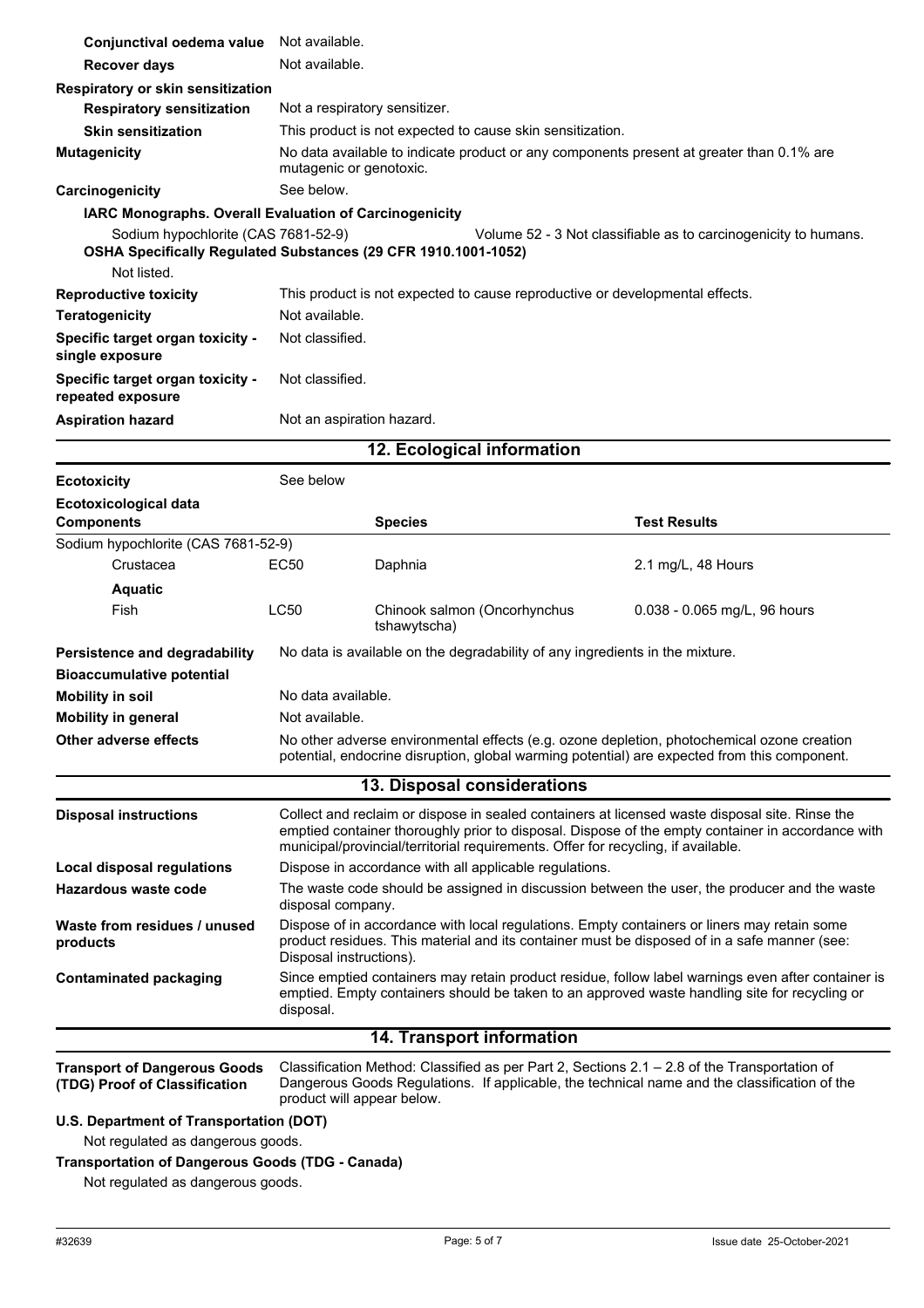| 15. Regulatory information                                                                                      |                                                                                  |                                                                                                                                                                                                                                                                                                                                                                                                                                                                                                                                                                                                                                                                               |  |
|-----------------------------------------------------------------------------------------------------------------|----------------------------------------------------------------------------------|-------------------------------------------------------------------------------------------------------------------------------------------------------------------------------------------------------------------------------------------------------------------------------------------------------------------------------------------------------------------------------------------------------------------------------------------------------------------------------------------------------------------------------------------------------------------------------------------------------------------------------------------------------------------------------|--|
| <b>Canadian federal regulations</b>                                                                             | contains all the information required by the HPR.                                | This product has been classified in accordance with the hazard criteria of the HPR and the SDS                                                                                                                                                                                                                                                                                                                                                                                                                                                                                                                                                                                |  |
|                                                                                                                 | product made of wood.                                                            | This product is not subject to the Hazardous Products Act (HPA) Part II (Hazardous Products) as<br>per paragraph 12(j); Schedule 1 (Non-Application of Part II).<br>This restriction states that Part II does not apply in respect of the sale or importation of anything<br>listed in Schedule 1 which includes any pest control product as defined in subsection 2(1) of the<br>Pest Control Products Act, any explosive as defined in section 2 of the Explosives Act, any<br>cosmetic, device, drug or food, as defined in section 2 of the Food and Drugs Act, any consumer<br>product as defined in section 2 of the Canada Consumer Product Safety Act and any wood or |  |
|                                                                                                                 | Exempt - Registered product - (DIN 02521431).                                    |                                                                                                                                                                                                                                                                                                                                                                                                                                                                                                                                                                                                                                                                               |  |
| Export Control List (CEPA 1999, Schedule 3)                                                                     |                                                                                  |                                                                                                                                                                                                                                                                                                                                                                                                                                                                                                                                                                                                                                                                               |  |
| Not listed.<br><b>Greenhouse Gases</b>                                                                          |                                                                                  |                                                                                                                                                                                                                                                                                                                                                                                                                                                                                                                                                                                                                                                                               |  |
| Not listed.<br><b>Precursor Control Regulations</b>                                                             |                                                                                  |                                                                                                                                                                                                                                                                                                                                                                                                                                                                                                                                                                                                                                                                               |  |
| Not regulated.                                                                                                  |                                                                                  |                                                                                                                                                                                                                                                                                                                                                                                                                                                                                                                                                                                                                                                                               |  |
| <b>WHMIS 2015 Exemptions</b>                                                                                    | Not applicable                                                                   |                                                                                                                                                                                                                                                                                                                                                                                                                                                                                                                                                                                                                                                                               |  |
| <b>US federal regulations</b>                                                                                   |                                                                                  |                                                                                                                                                                                                                                                                                                                                                                                                                                                                                                                                                                                                                                                                               |  |
|                                                                                                                 | TSCA Section 12(b) Export Notification (40 CFR 707, Subpt. D)                    |                                                                                                                                                                                                                                                                                                                                                                                                                                                                                                                                                                                                                                                                               |  |
| Not regulated.<br><b>CERCLA Hazardous Substance List (40 CFR 302.4)</b>                                         |                                                                                  |                                                                                                                                                                                                                                                                                                                                                                                                                                                                                                                                                                                                                                                                               |  |
| Sodium hypochlorite (CAS 7681-52-9)<br><b>SARA 304 Emergency release notification</b>                           |                                                                                  | Listed.                                                                                                                                                                                                                                                                                                                                                                                                                                                                                                                                                                                                                                                                       |  |
| Not regulated.                                                                                                  | OSHA Specifically Regulated Substances (29 CFR 1910.1001-1052)                   |                                                                                                                                                                                                                                                                                                                                                                                                                                                                                                                                                                                                                                                                               |  |
| Not listed.                                                                                                     |                                                                                  |                                                                                                                                                                                                                                                                                                                                                                                                                                                                                                                                                                                                                                                                               |  |
| Superfund Amendments and Reauthorization Act of 1986 (SARA)<br><b>SARA 302 Extremely</b><br>hazardous substance | No                                                                               |                                                                                                                                                                                                                                                                                                                                                                                                                                                                                                                                                                                                                                                                               |  |
| SARA 311/312 Hazardous<br>chemical                                                                              | No.                                                                              |                                                                                                                                                                                                                                                                                                                                                                                                                                                                                                                                                                                                                                                                               |  |
| SARA 313 (TRI reporting)<br>Not regulated.                                                                      |                                                                                  |                                                                                                                                                                                                                                                                                                                                                                                                                                                                                                                                                                                                                                                                               |  |
| <b>Other federal regulations</b>                                                                                |                                                                                  |                                                                                                                                                                                                                                                                                                                                                                                                                                                                                                                                                                                                                                                                               |  |
| Not regulated.                                                                                                  | Clean Air Act (CAA) Section 112 Hazardous Air Pollutants (HAPs) List             |                                                                                                                                                                                                                                                                                                                                                                                                                                                                                                                                                                                                                                                                               |  |
|                                                                                                                 | Clean Air Act (CAA) Section 112(r) Accidental Release Prevention (40 CFR 68.130) |                                                                                                                                                                                                                                                                                                                                                                                                                                                                                                                                                                                                                                                                               |  |
| Not regulated.                                                                                                  |                                                                                  |                                                                                                                                                                                                                                                                                                                                                                                                                                                                                                                                                                                                                                                                               |  |
| <b>US state regulations</b>                                                                                     | See below                                                                        |                                                                                                                                                                                                                                                                                                                                                                                                                                                                                                                                                                                                                                                                               |  |
|                                                                                                                 | US - California Hazardous Substances (Director's): Listed substance              |                                                                                                                                                                                                                                                                                                                                                                                                                                                                                                                                                                                                                                                                               |  |
| Sodium hypochlorite (CAS 7681-52-9)                                                                             | US - Illinois Chemical Safety Act: Listed substance                              | Listed.                                                                                                                                                                                                                                                                                                                                                                                                                                                                                                                                                                                                                                                                       |  |
| Sodium hypochlorite (CAS 7681-52-9)                                                                             | US - Louisiana Spill Reporting: Listed substance                                 |                                                                                                                                                                                                                                                                                                                                                                                                                                                                                                                                                                                                                                                                               |  |
| Sodium hypochlorite (CAS 7681-52-9)<br>US - Minnesota Haz Subs: Listed substance                                |                                                                                  | Listed.                                                                                                                                                                                                                                                                                                                                                                                                                                                                                                                                                                                                                                                                       |  |
| Sodium hypochlorite (CAS 7681-52-9)                                                                             | US - Texas Effects Screening Levels: Listed substance                            | Listed.                                                                                                                                                                                                                                                                                                                                                                                                                                                                                                                                                                                                                                                                       |  |
| Hypochlorous acid (CAS 7790-92-3)<br>Sodium hypochlorite (CAS 7681-52-9)                                        |                                                                                  | Listed.<br>Listed.                                                                                                                                                                                                                                                                                                                                                                                                                                                                                                                                                                                                                                                            |  |
| US. Massachusetts RTK - Substance List                                                                          |                                                                                  |                                                                                                                                                                                                                                                                                                                                                                                                                                                                                                                                                                                                                                                                               |  |
| Sodium hypochlorite (CAS 7681-52-9)                                                                             | US. New Jersey Worker and Community Right-to-Know Act                            |                                                                                                                                                                                                                                                                                                                                                                                                                                                                                                                                                                                                                                                                               |  |
| Sodium hypochlorite (CAS 7681-52-9)                                                                             |                                                                                  |                                                                                                                                                                                                                                                                                                                                                                                                                                                                                                                                                                                                                                                                               |  |
| Sodium hypochlorite (CAS 7681-52-9)                                                                             | US. Pennsylvania Worker and Community Right-to-Know Law                          |                                                                                                                                                                                                                                                                                                                                                                                                                                                                                                                                                                                                                                                                               |  |